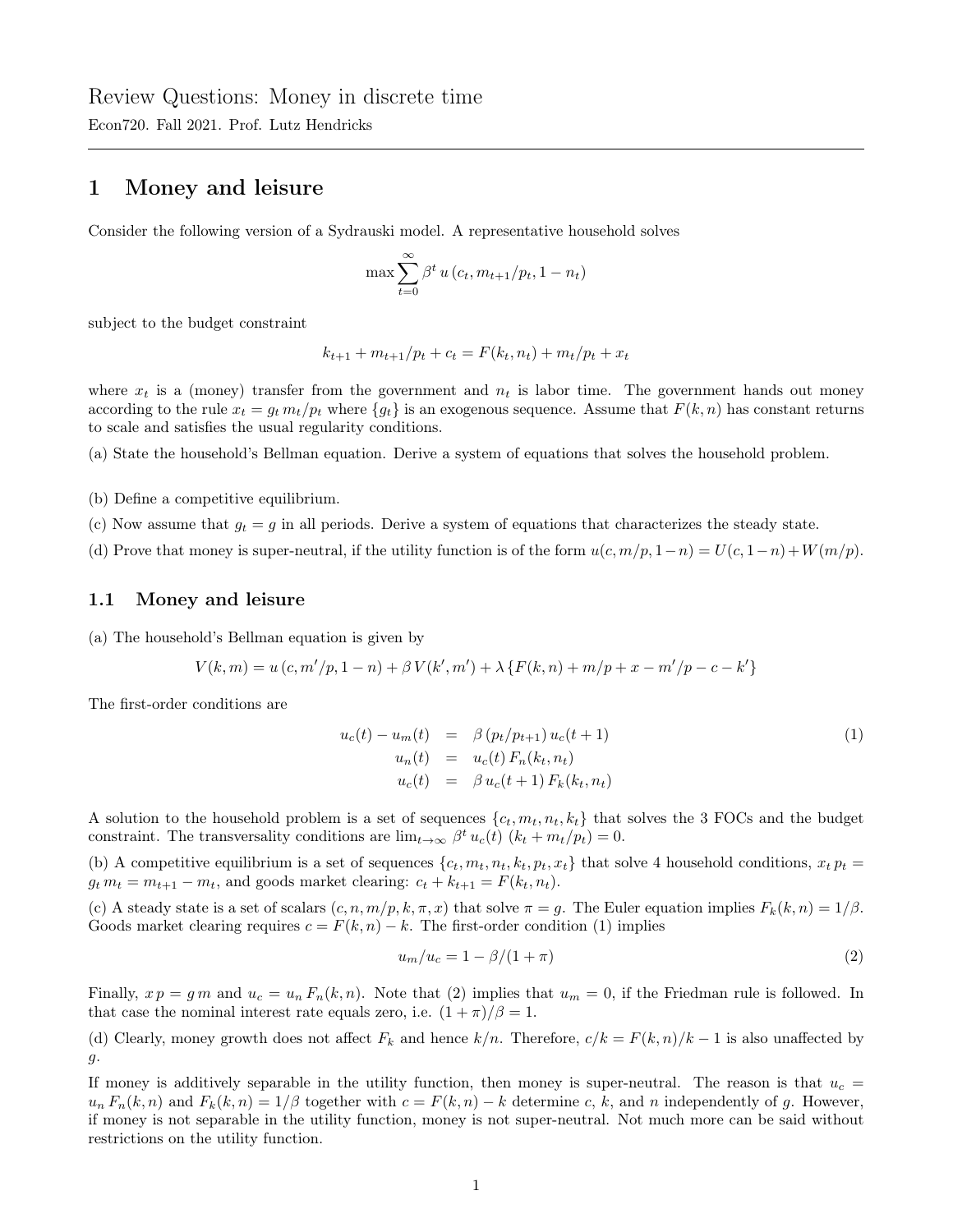## 2 Endogenous Velocity

Consider the following version of a standard CIA model. A single representative household solves

$$
\max \sum_{t=0}^{\infty} \beta^t \left\{ u(c_t) + v(l_t) \right\}
$$

subject to the budget constraint

$$
k_{t+1} + c_t + m_t^d / p_t = f(k_t) + m_t / p_t
$$

and the CIA constraint

$$
m_t/p_t = g(c_t, l_t)
$$

and the law of motion for the money stock

$$
m_{t+1} = m_t^d + \tau_{t+1}.
$$

Most of the notation is standard. The new feature is that the household can divide his time endowment between leisure  $l_t$  and "going to the bank"  $(1 - l_t)$  which reduces the cash requirement for consumption. The transaction technology has the following properties. Consuming more requires additional cash  $(g_c > 0, g_{cc} \ge 0)$ . Spending additional time on banking reduces the amount of cash needed to finance a given consumption stream  $(q_l > 0,$  $g_{ll} \geq 0$ ).  $\tau_t$  denote lump-sum helicopter drops of money.

(a) State the household problem as a Dynamic Program. Derive a system of 4 equation that characterize the household's optimal choices of  $c, k, m$ , and l.

(b) Define a competitive equilibrium. Assume that the money handouts follow an exogenous sequence.

(c) Derive a recursive system of equations that characterizes the steady state values of  $c, k, l, m/p$ . By recursive I mean a system that can be solved sequentially for one variable at a time. Assume that the money growth rate is constant at  $\gamma$ .

(d) Determine how faster money growth affects the steady state variables. Show that a sufficient condition for higher inflation to increase efforts to economize on money holdings (i.e.,  $\gamma \uparrow \Rightarrow l \downarrow$ ) is  $g_{cl} \leq 0$ .

## 2.1 Answer: Endogenous Velocity

(a) The Bellman equation is

$$
V(k, m) = \max u(c) + v(l) + \beta V(k', m')+ \lambda \{f(k) + m/p - (m' - \tau')/p - c - k'\}+ \mu \{m/p - g(c, l)\}
$$

First order conditions are:

$$
u'(c) = \lambda + \mu g_c; \ v'(l) = \mu g_l; \ \beta V_k(.') = \lambda; \ \beta V_m(.') = \lambda/p
$$

The envelope conditions are

$$
V_k = \lambda f'(k); \ V_m = (\lambda + \mu)/p.
$$

Substituting out the value function terms yields

$$
\lambda = \beta \lambda' f'(k') = \beta (\lambda' + \mu') p/p'
$$

To simplify notation define

$$
h(c, l) = u'(c) - v'(l) g_c/g_l
$$